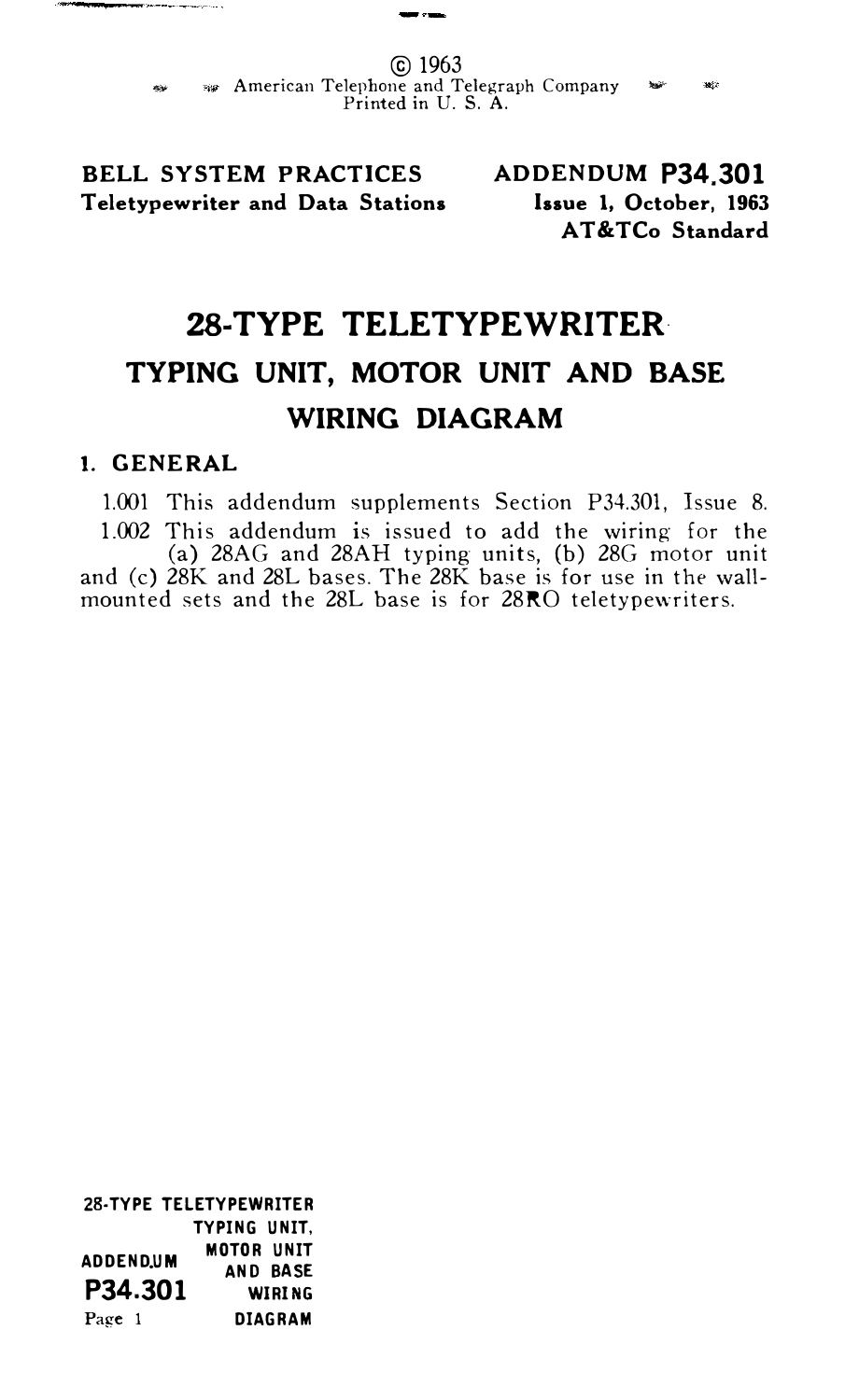

**ILLEADS NOT IDENTIFIED ARE RM STRAPPING WIRES, RM TUBING.** 

# 28AB, 28AD, 28AG and 28AH Typing Units

and .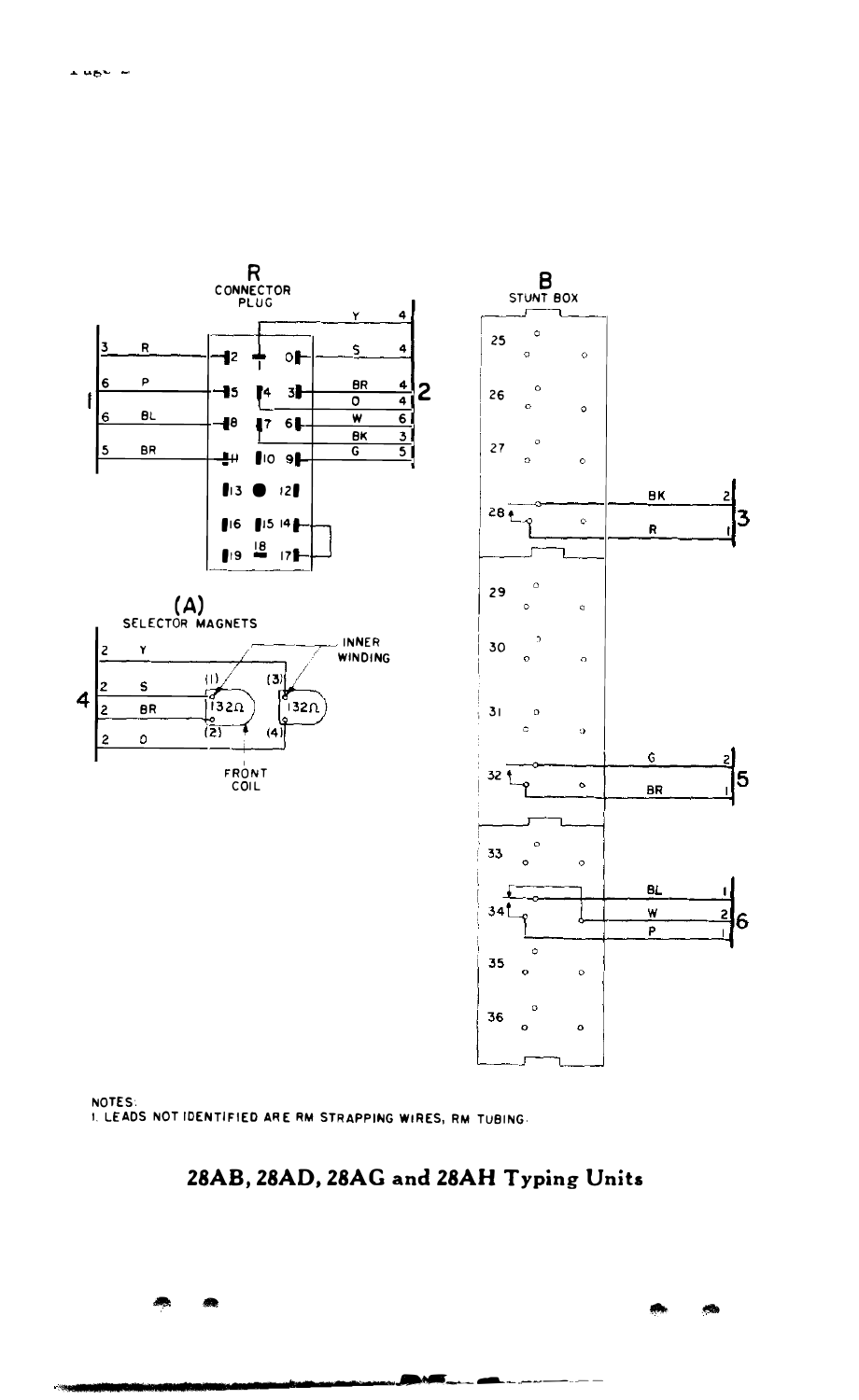

# 2BA, 28C AND 28G MOTOR UNITS



#### 28BAND 280 MOTOR UNITS



NOTES.

- A T P91228 GROUND STRAP IS CONNECTEC BETWEEN THE MOTOR FRAME AND A. MOTOR MOUNTING SCREW
- 2. THE 28E MOTOR UNIT OPERATES ON 48V DC.

#### 28E MOTOR UNIT

28·TYPE TELETYPEWRITER TYPING UNIT, ADDENDUM P34.301 Page 3 MOTOR UNIT AND BASE WIRING DIAGRAW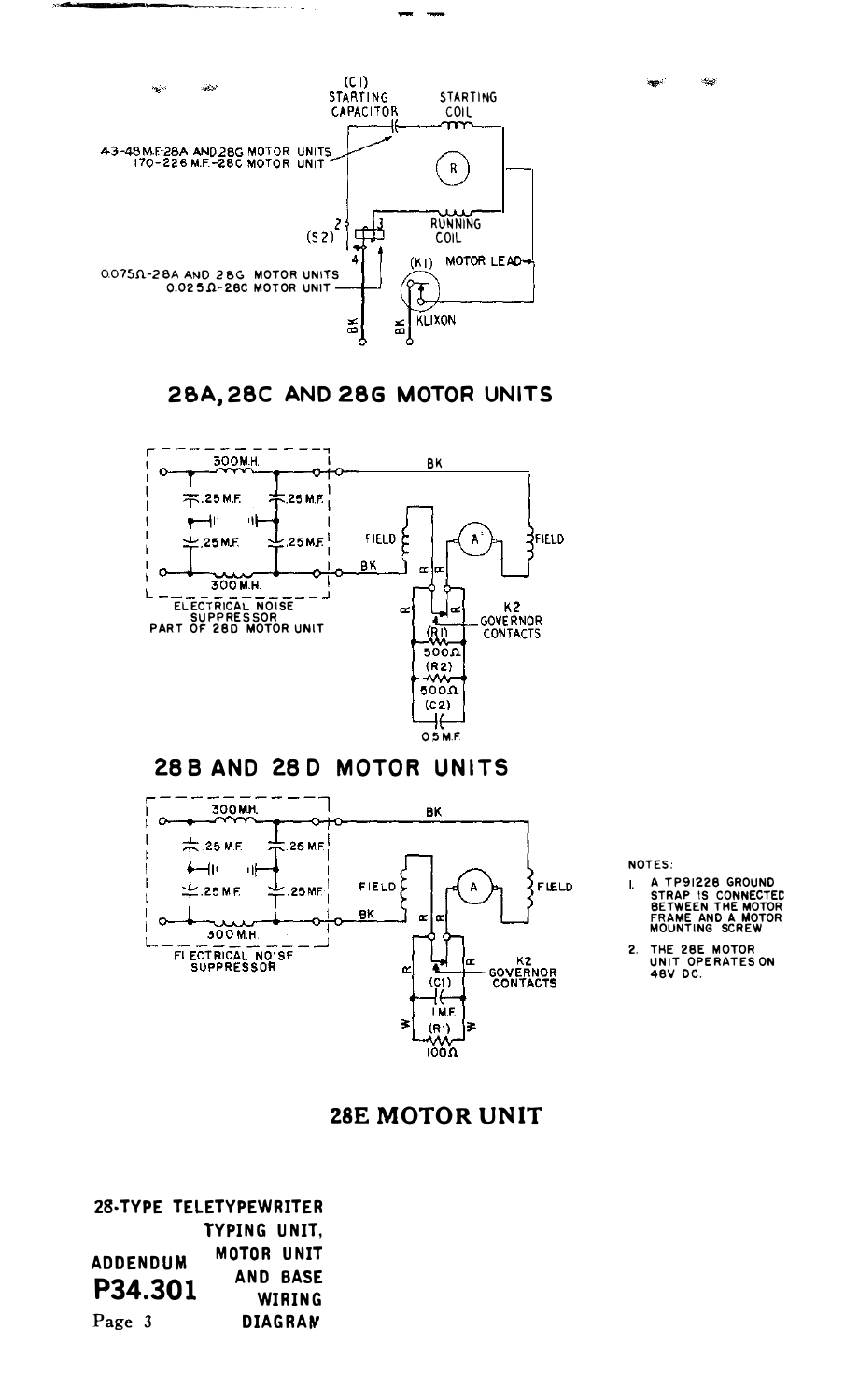



والمستد

 $\bullet$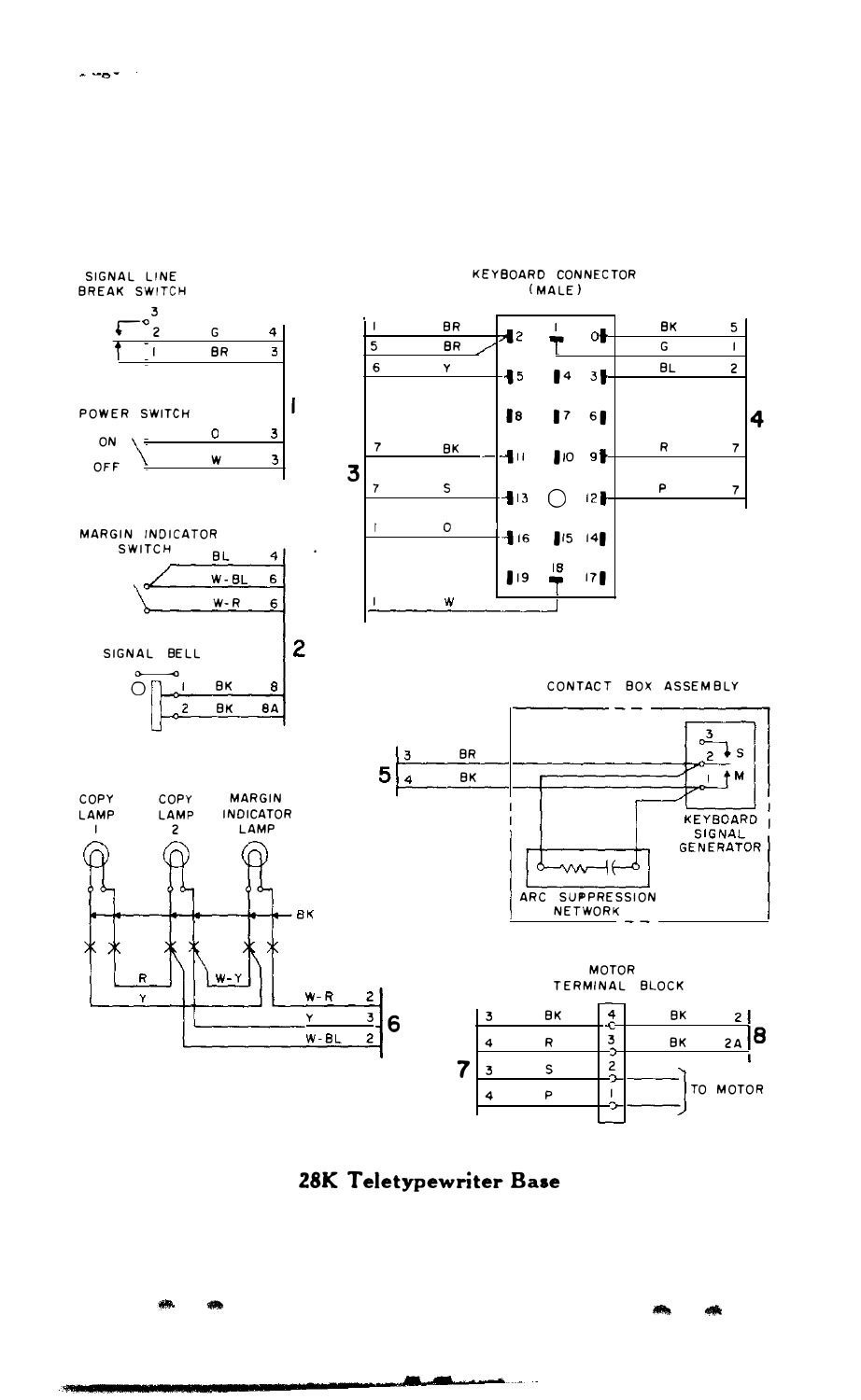

 $\mathbf{w}$ ser.

28L Teletypewriter Base

28-TYPE TELETYPEWRITER TYPING UNIT, MOTOR UNIT ADDENDUM AND BASE P34.301 **WIRING** Page 5 **DIAGRAM**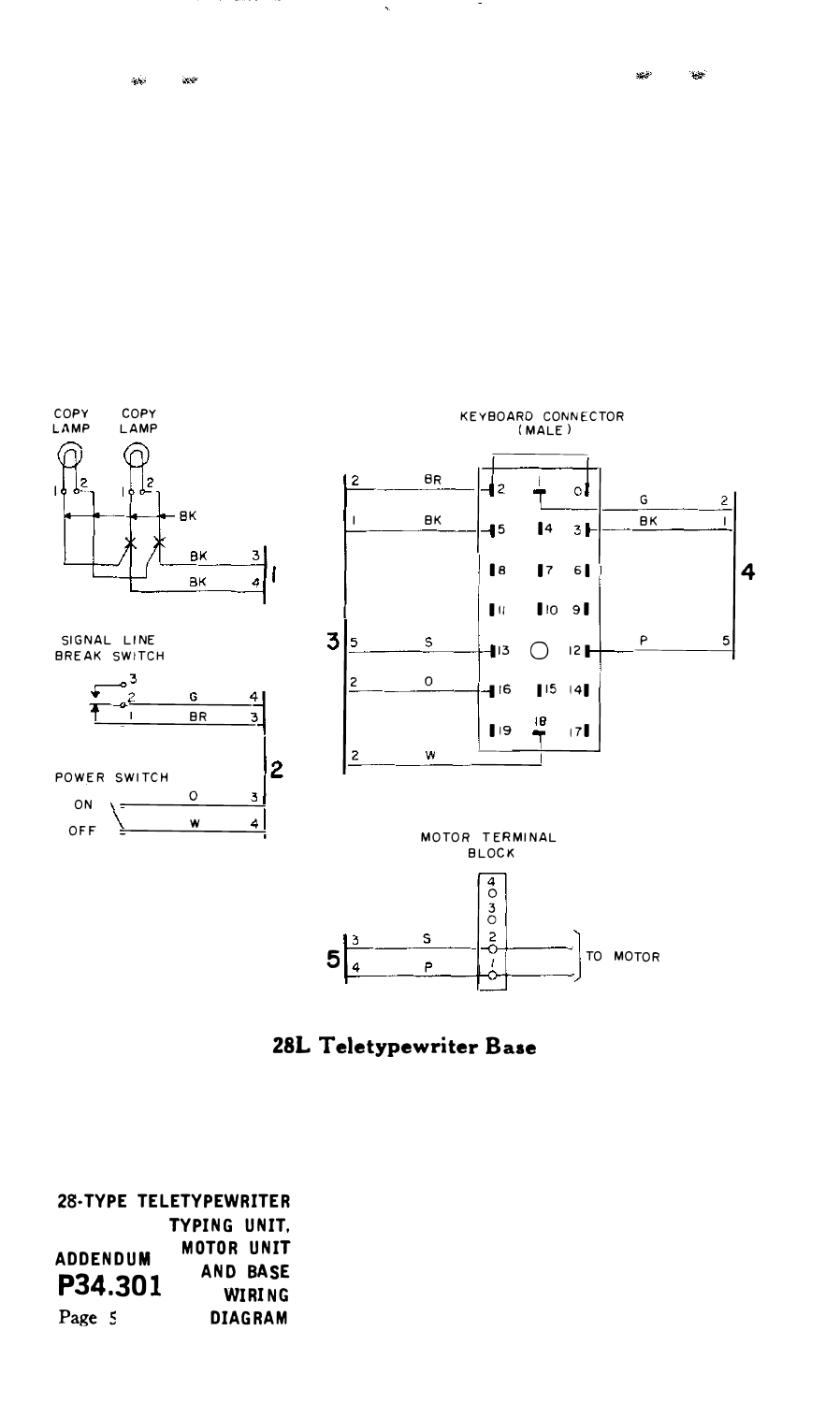$\label{eq:2} \mathcal{L} = \mathcal{L} \left( \mathcal{L} \right) \left( \mathcal{L} \right) \left( \mathcal{L} \right) \left( \mathcal{L} \right) \left( \mathcal{L} \right)$  $\label{eq:2.1} \frac{1}{\sqrt{2}}\left(\frac{1}{\sqrt{2}}\right)^{2} \left(\frac{1}{\sqrt{2}}\right)^{2} \left(\frac{1}{\sqrt{2}}\right)^{2} \left(\frac{1}{\sqrt{2}}\right)^{2} \left(\frac{1}{\sqrt{2}}\right)^{2} \left(\frac{1}{\sqrt{2}}\right)^{2} \left(\frac{1}{\sqrt{2}}\right)^{2} \left(\frac{1}{\sqrt{2}}\right)^{2} \left(\frac{1}{\sqrt{2}}\right)^{2} \left(\frac{1}{\sqrt{2}}\right)^{2} \left(\frac{1}{\sqrt{2}}\right)^{2} \left(\$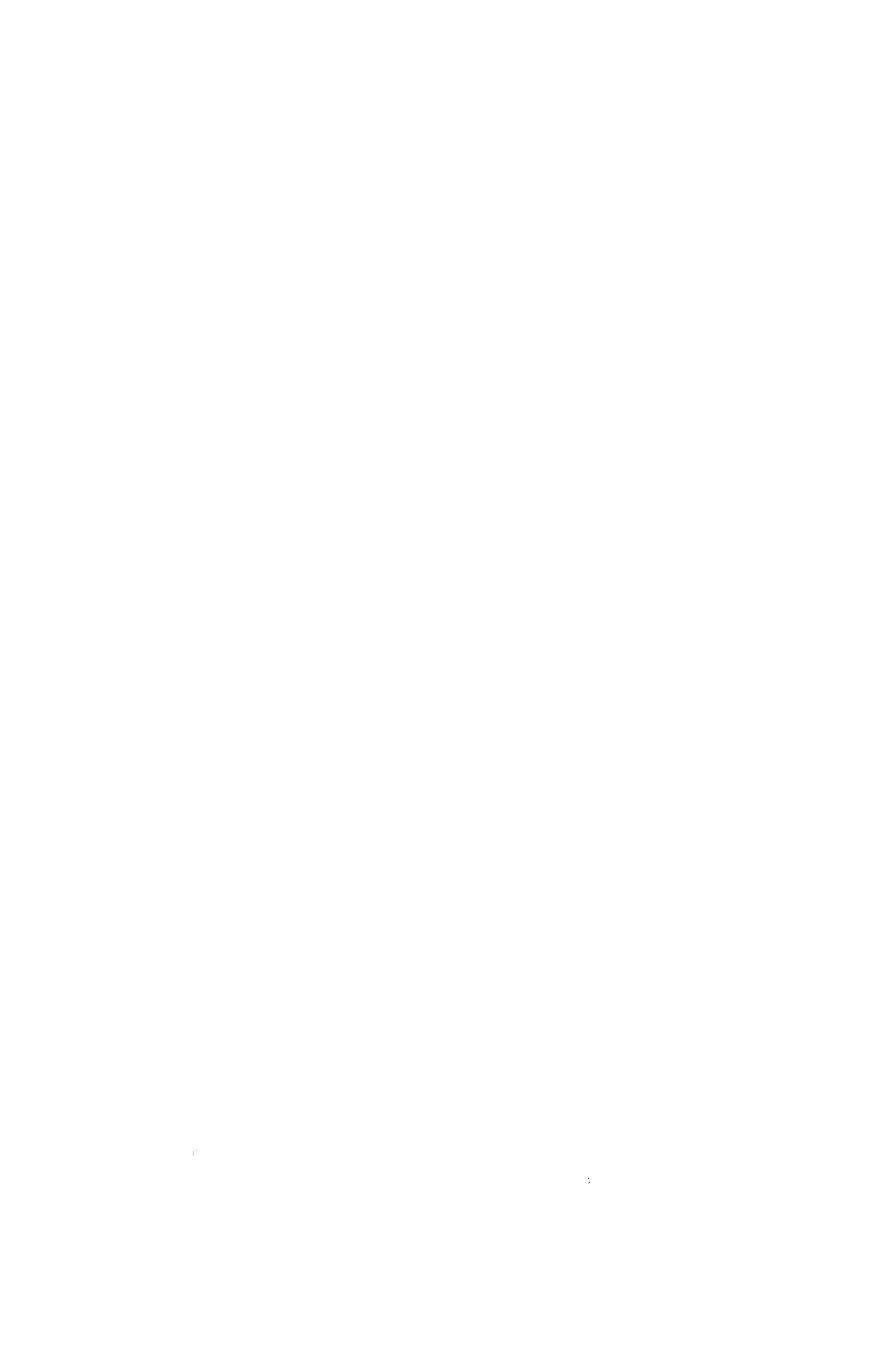© <sup>1962</sup> Americ n Telephone nd Telegraph Company Printed in U.S. A.

• • I I

BELL SYSTEM PRACTICES Teletypewriter and Data Stations

SECTION P34.301 laaue 8, December, 1962 AT &TCo Standard

# 28-TYPE TELETYPEWRITER TYPING UNIT, MOTOR UNIT AND BASE WIRING DIAGRAM

### 1. GENERAL

1.01 This section shows the wiring diagram of the 28-type typing units, motor units and teletypewriter bases.

1.02 This section is reissued to add the wiring of the 28J, 28J -1, 28U, 28W, 28AB, 28AC, 28LF typing units, and

the 28H and 28H-1 teletypewriter bases. The drawing showing the wiring of the 28L, 28S and 28T typing units has been reissued to add horizontal tabulation contacts, vertical tabulation and form feed-out contacts. Note 2 has been added to the drawing showing the wiring of the 28LB, 28LC, 28LD, 28LE and 28LF typing units.

28-TYPE TELETYPEWRITER TYPING UNIT, MOTOR UNIT P34.301 AND BASE Page 1 DIAGRAM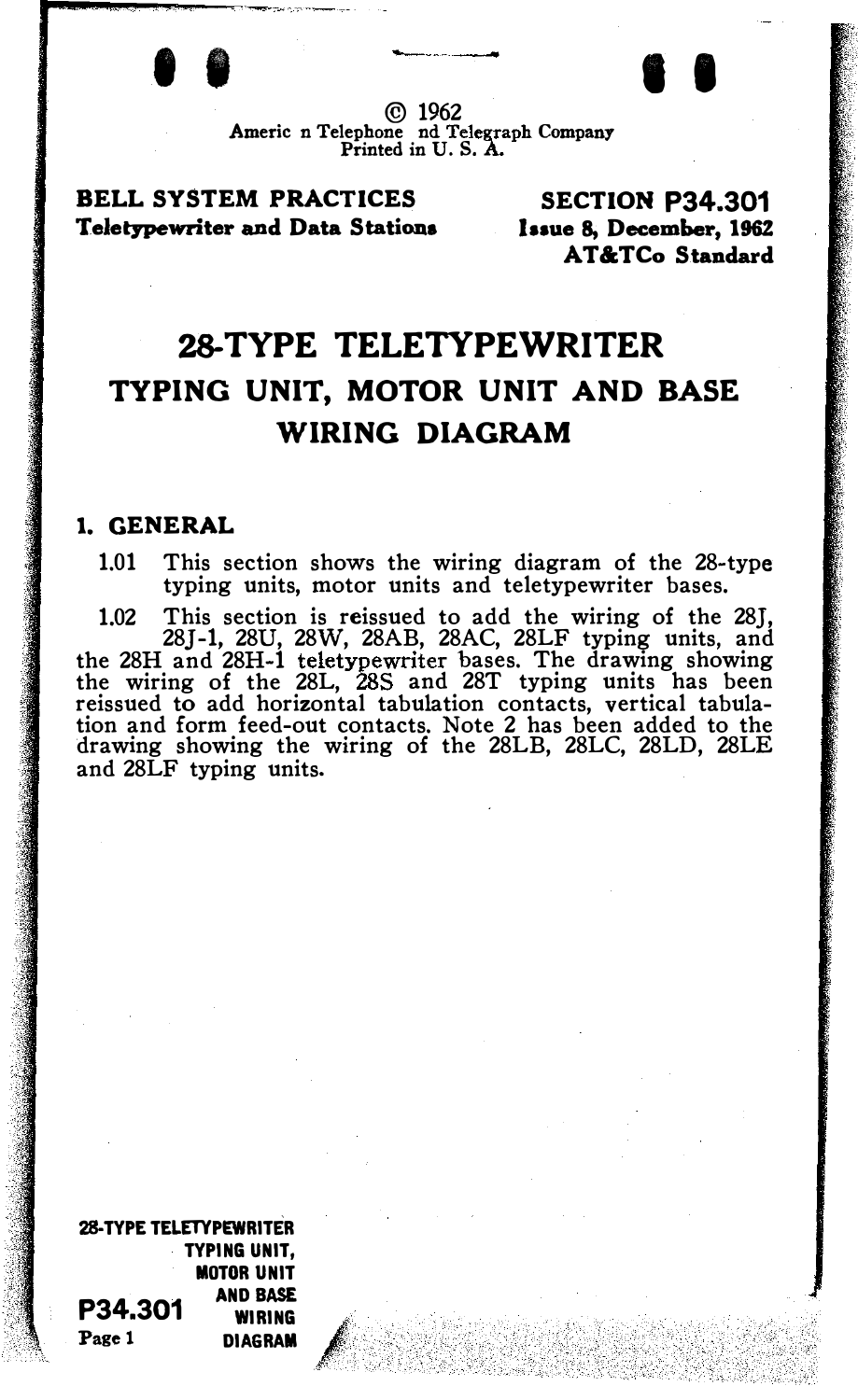

28A, 28A-1, 28B, 28C, 28D **TYPING** UNITS



# 28A-2 AND 28B-2 TYPING UNITS

 $\omega \sim t^3$ 

l,

 $\mathcal{H}^{\pm}$   $\mathcal{H}^{\pm}$ 

 $\pm$  内容の

 $\chi^{(2)}$  .

 $\sim 10^{-1}$  km  $^{-1}$ 

÷,

in P

 $\frac{1}{2}$ 

的复数

 $\mathcal{A}^{(n)}_{\mathbf{r}}$  , we

 $\hat{\Sigma}_i$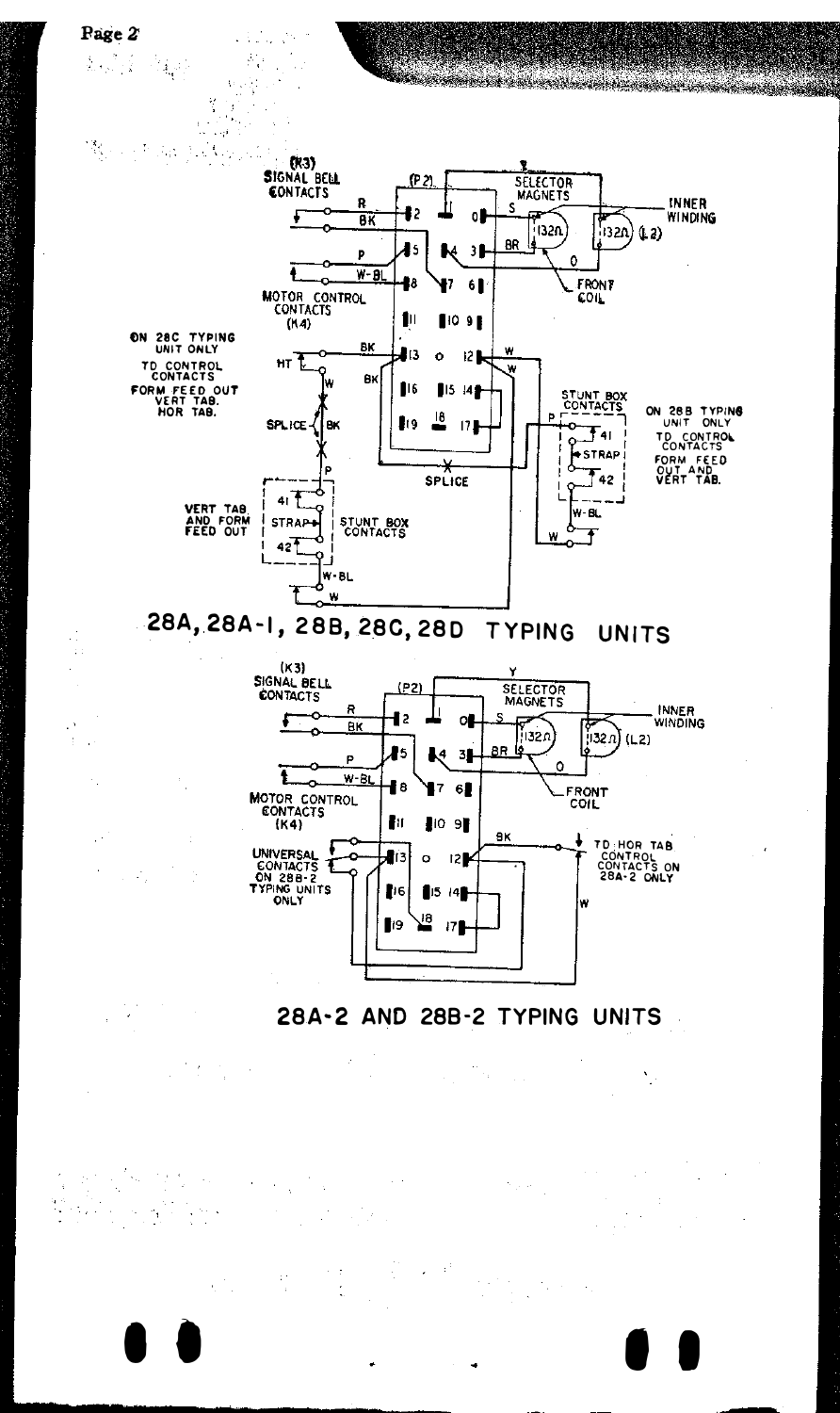



28-TYPE TELETYPEWRITER **TYPING UNIT. MOTOR UNIT AND BASE** P34.301 WIRING Page 3 **DIAGRAM**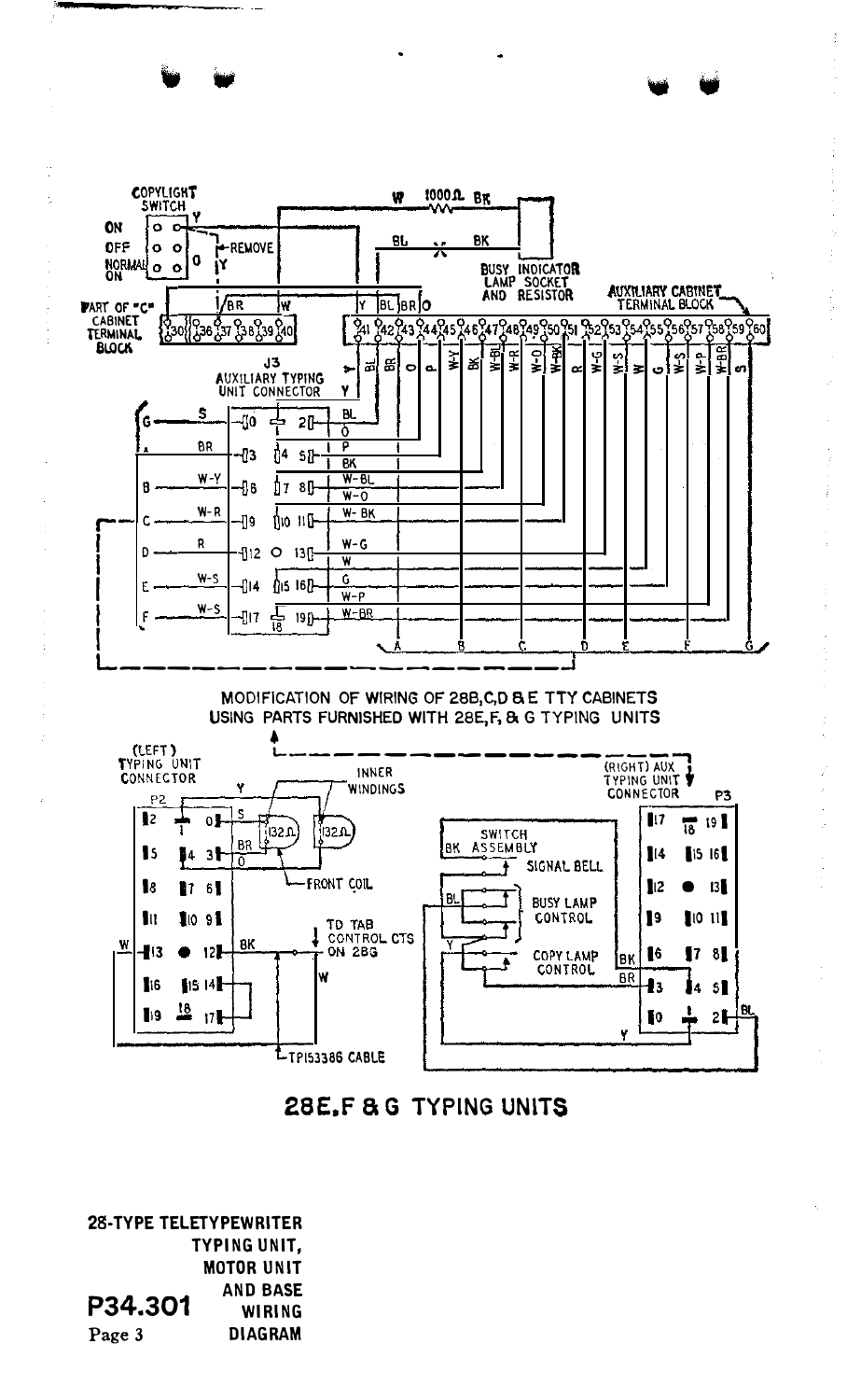**Contract of the Contract of Contract of Contract of the Contract of Contract of Contract of Contract of Contract of Contract of Contract of Contract of Contract of Contract of Contract of Contract of Contract of Contract** 



WIRING FOR UNITS AUGUST 1955 PRODUCTION

www.communications.com/2020/2020/2020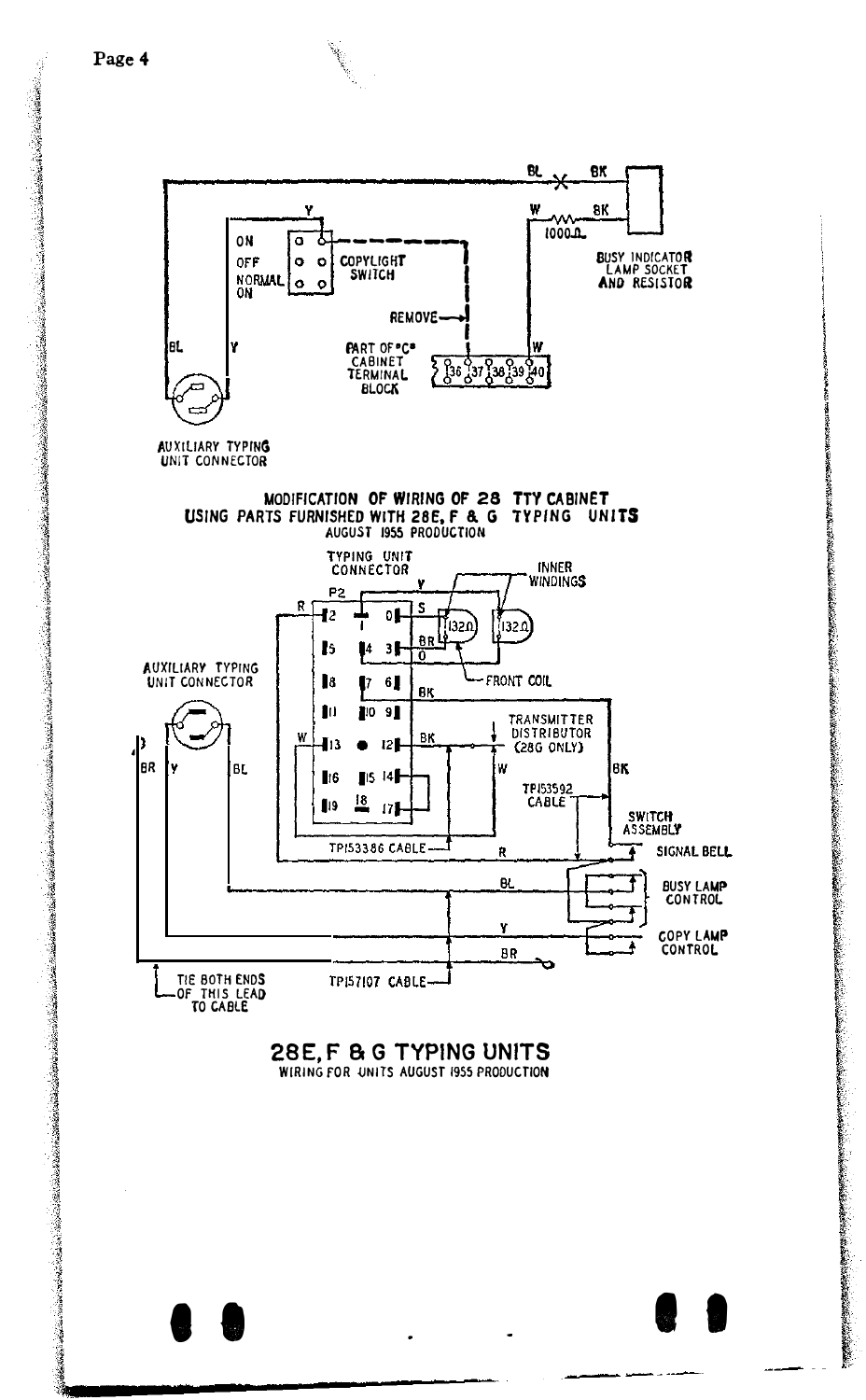

28H, 28H-1, 28H-2, 28M, 28M-1, 28M-2, 28N, 28N-1, 28N-2 Typing Units

**28-TYPE TELETYPEWRITER TYPING UNIT. MOTOR UNIT AND BASE** P34,301 WIRING Page 5 **DIAGRAM**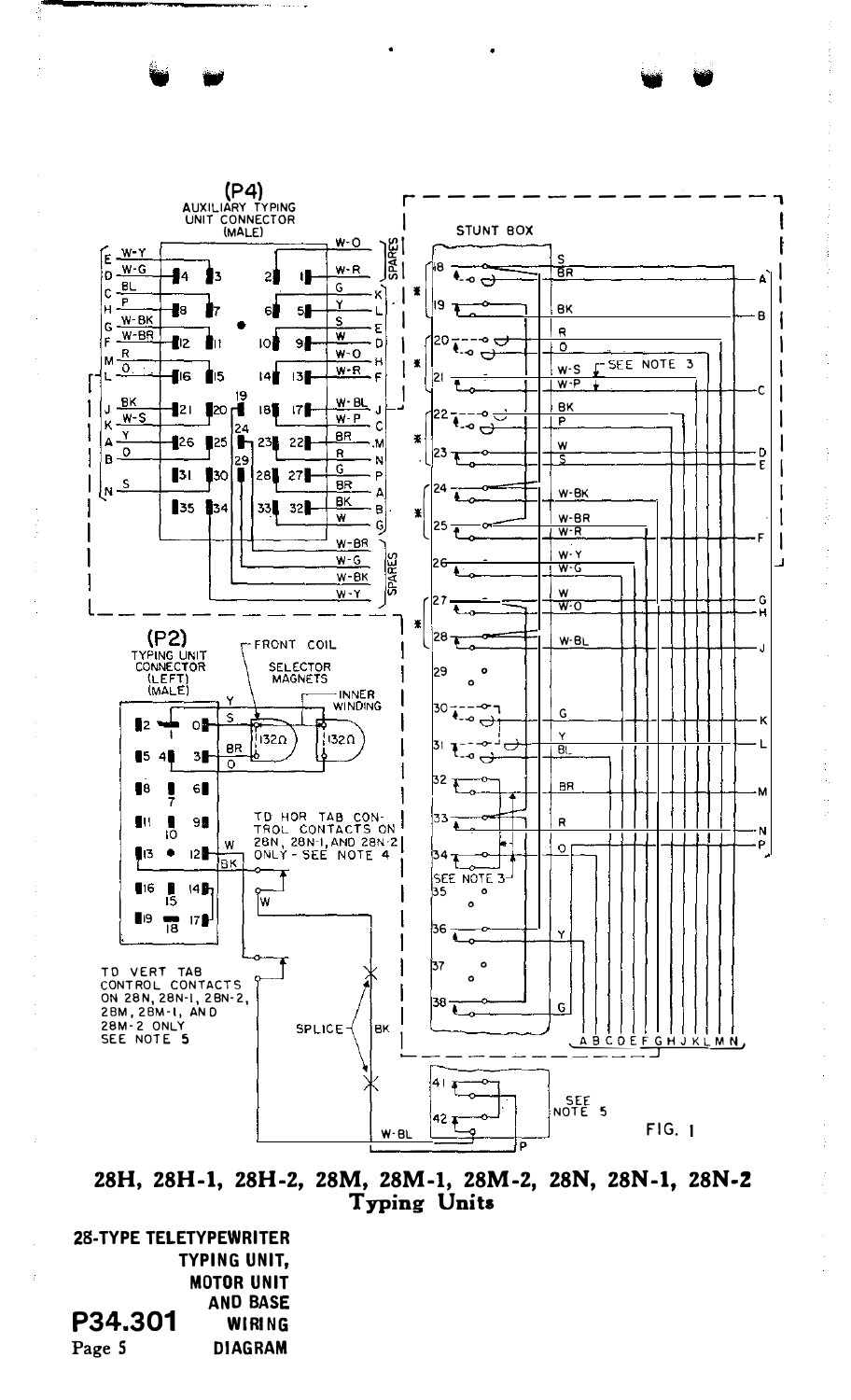Page 6



FIG. 2

28H, 28H-1, 28H-2, 28M, 28M-1, 28M-2, 28N, 28N-1, 28N-2 **Typing Units**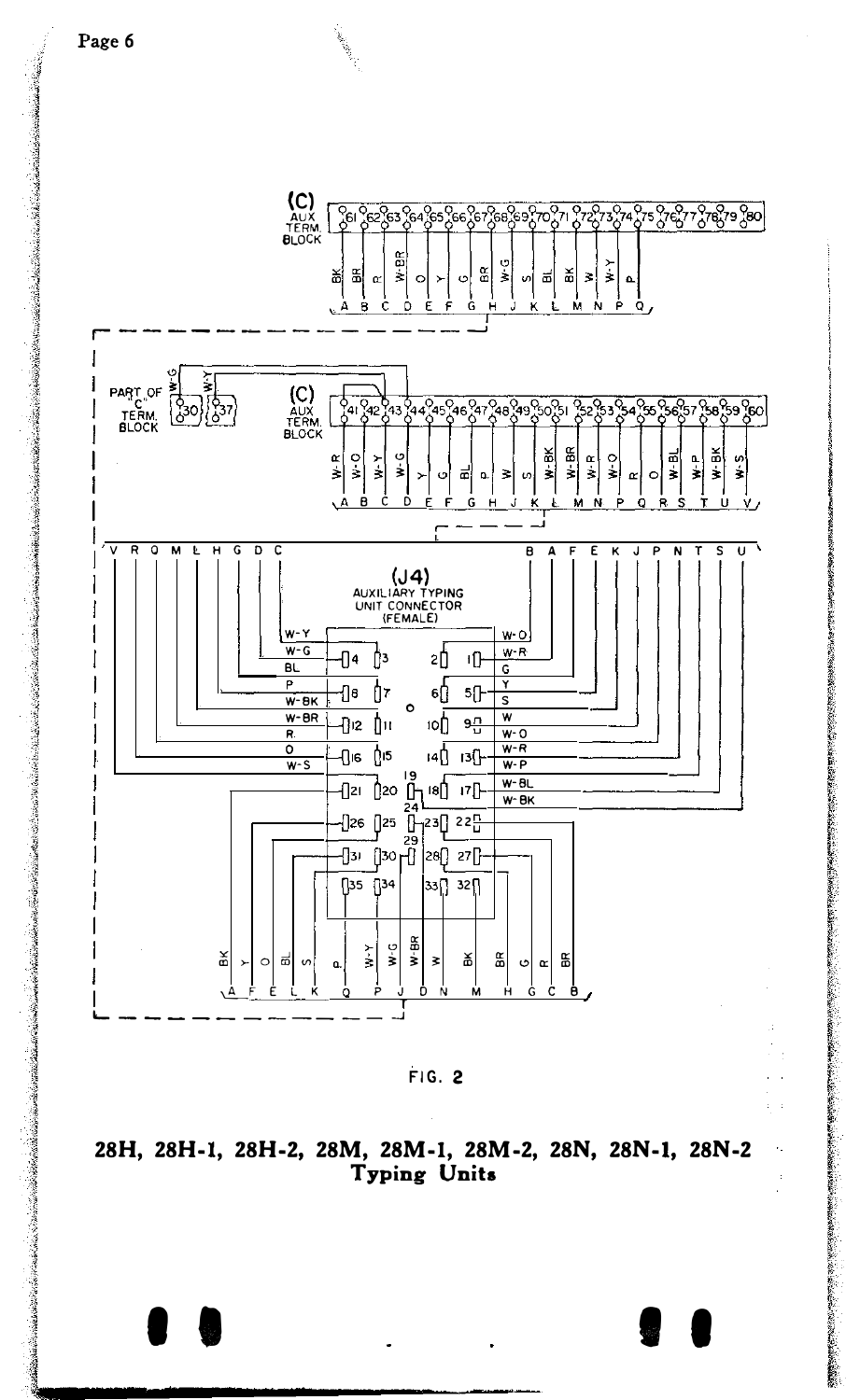NOTES•

I, \* BOTH CONTACTS OF A PAIR OPERATE FROM THE FUNCTION LEVER IN THE HIGHER NUMBER SLOT.

• •

- 2. DOTTED CONTACTS ARE OPTIONAL AND ARE PROVIDED WHEN SPECIFIED.<br>WIRING IS RUN FOR ALL OPTIONAL FEATURES.
- 3. THESE LEADS NOT REQUIRED ON 28N-I OR 28N-2 TYPING UNITS. THEY ARE TO BE TAPED AND TIED BACK TO CABLE. OMIT STRAP BETWEEN CONTACTS 32 AND 34.
- 4. TO HORIZONTAL TABULATION CONTROL CONTACTS ARE PART OF 28N, 2BN·l, AND 28N-2 TYPING UNITS ONLY. ON 28M, 28M-1, AND 28M-2 THE WHITE WIRE CONNECTED TO ONE SIDE OF THESE CONTACTS IS CONNECTED TO TERMINAL 13 ON THE {P2} CONNECTOR,
- 5. TO VERTICAL TABULATION CONTROL CONTACTS AND FORM FEED OUT CONTACTS WITH ASSOCIATED WIRING ON STUNT BOX (41 AND 42) ARE PART OF 28M, 28M-1, 28M-2, 28N, 28N-1, AND 28N-2 TYPING UNITS ONLY.

#### 28H, 28H-1, 28H-Z, 28M, 28M-I, 28M-2, 28N, 28N-1, 28N-2 Typing Units

28-TYPE TELETYPEWRITER TYPING UNIT, MOTOR UNIT **P34.301 AND BASE** Page 7 DIAGRAM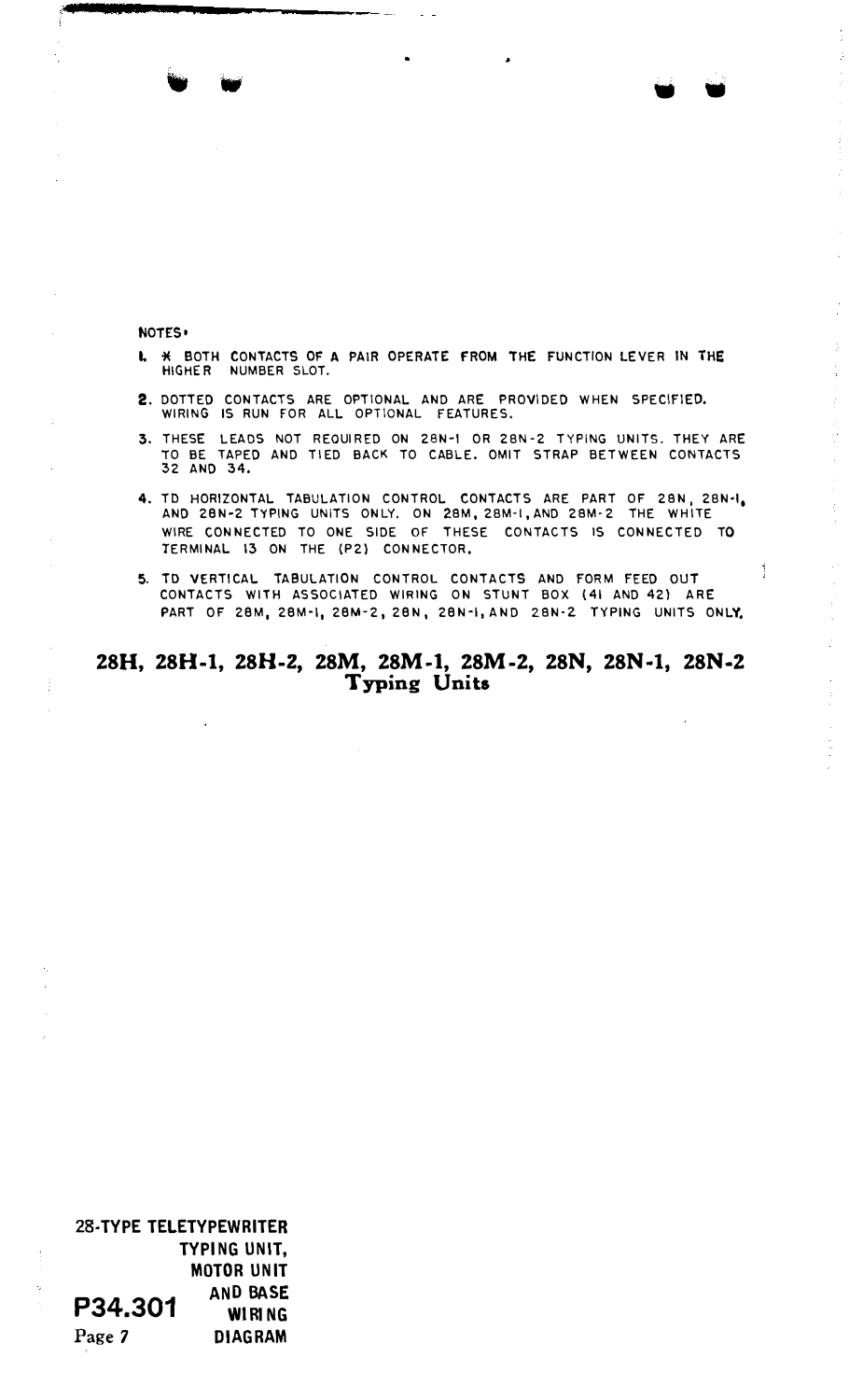、このことのことに、このことを、このことに、このことに、このことに、このことに、このことに、このことに、このことに、このことに、このことに、このことに、このことに、このことに、このことに、このことに、このことに、このこと<br>それは、このことに、このことに、このことに、このことに、このことに、このことに、このことに、このことに、このことに、このことに、このことに、このことに、このことに、このことに、このことに、このことに、このことに、この



28J and 28J-1 Typing Units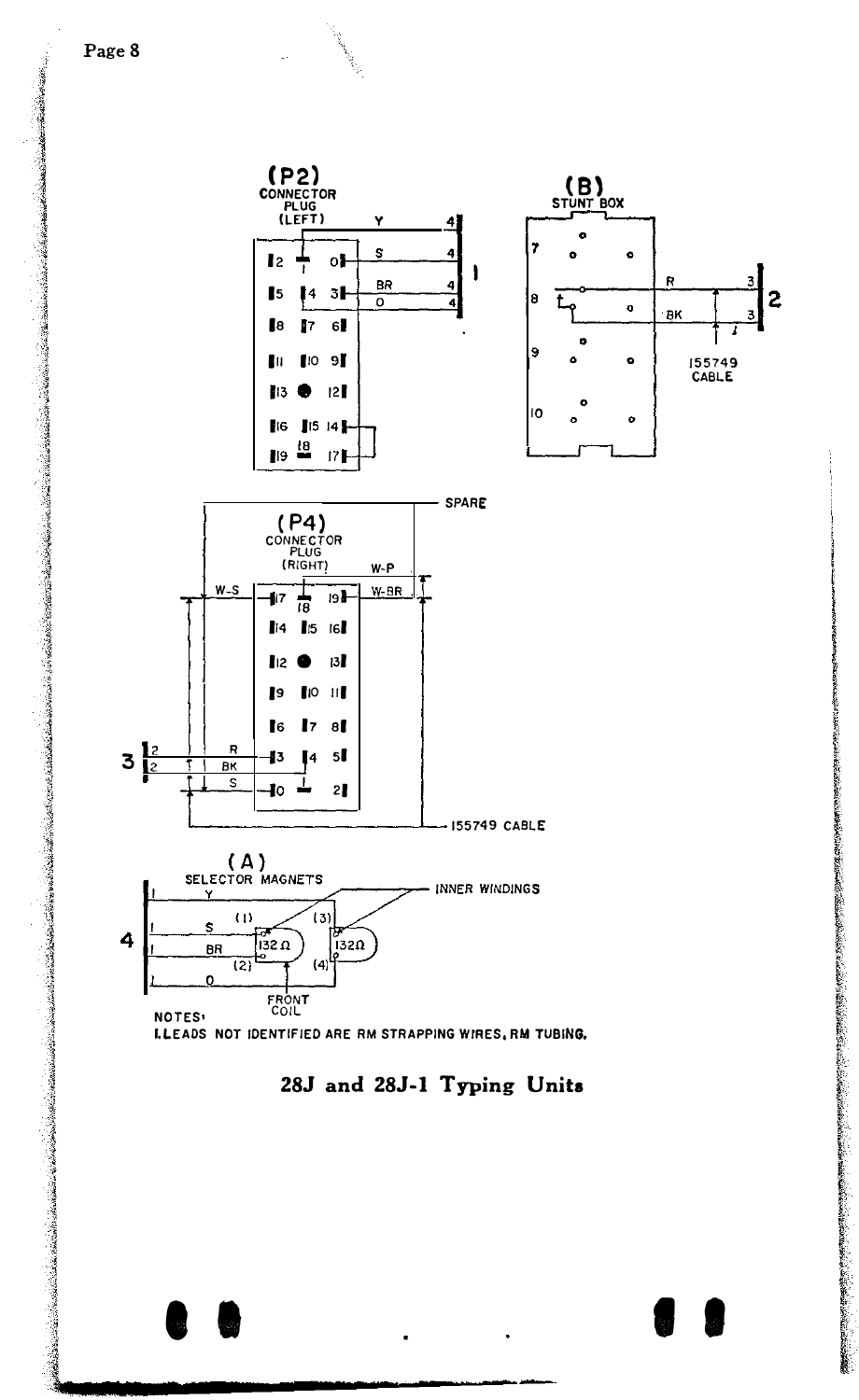

NOTES: L LEADS NOT IDENTIFIED ARE RM STRAPPING WIRES, RM TUBING.

28AB and 28AD Typing Units

28-TYPE TELETYPEWRITER **TYPING UNIT. MOTOR UNIT AND BASE** P34.301 WIRING Page 15 **DIAGRAM**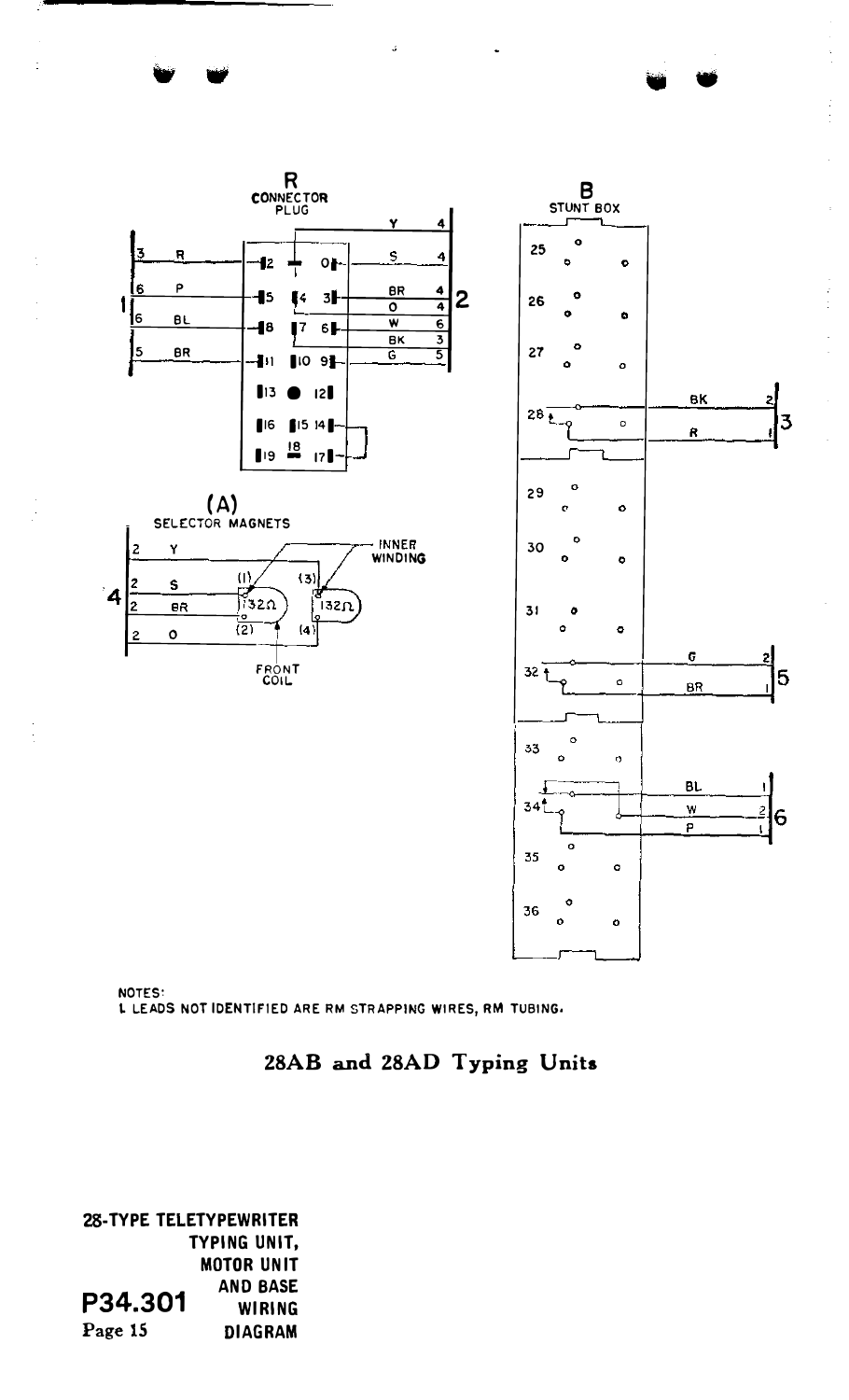经经济管理 医腹膜炎 医肠腹膜炎 医心包的 医心包的 医心包的 医心包的 医心包的 医心包的 医心包的

THE R. P. LEWIS CO., LANSING MICH.



28AC Typing Unit

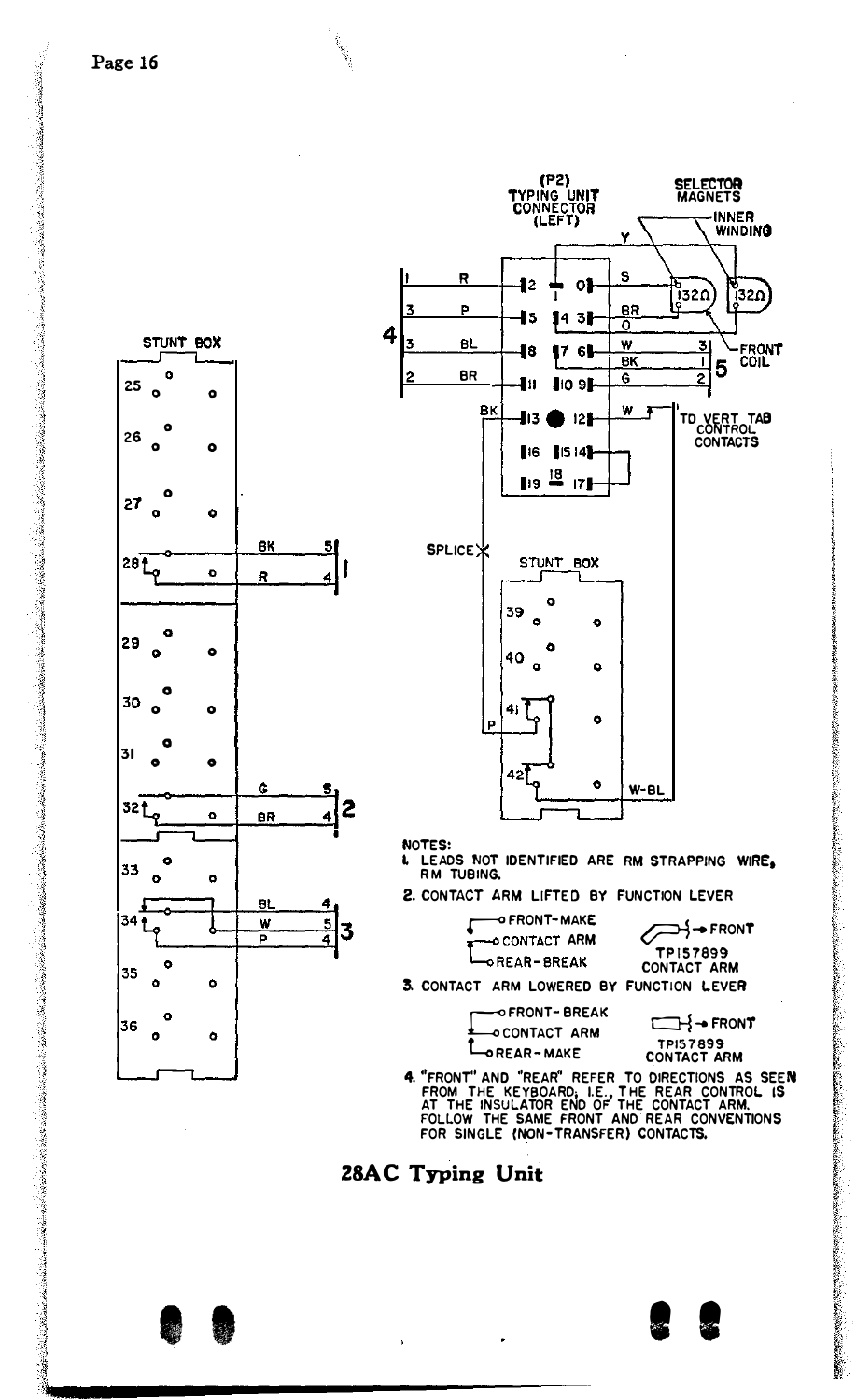

28A AND 28C MOTOR UNITS



## 28B AND 28D MOTOR UNITS



28-TYPE TELETYPEWRITER **TYPING UNIT. MOTOR UNIT AND BASE** P34.301 WIRING Page 19 **DIAGRAM**  NOTES:

A TP91228 GROUND t. STRAP IS CONNECTED FRAME AND A MOTOR

í

 $\frac{1}{2}$ 

Î,

THE 28E MOTOR<br>UNIT OPERATES ON<br>48V DC.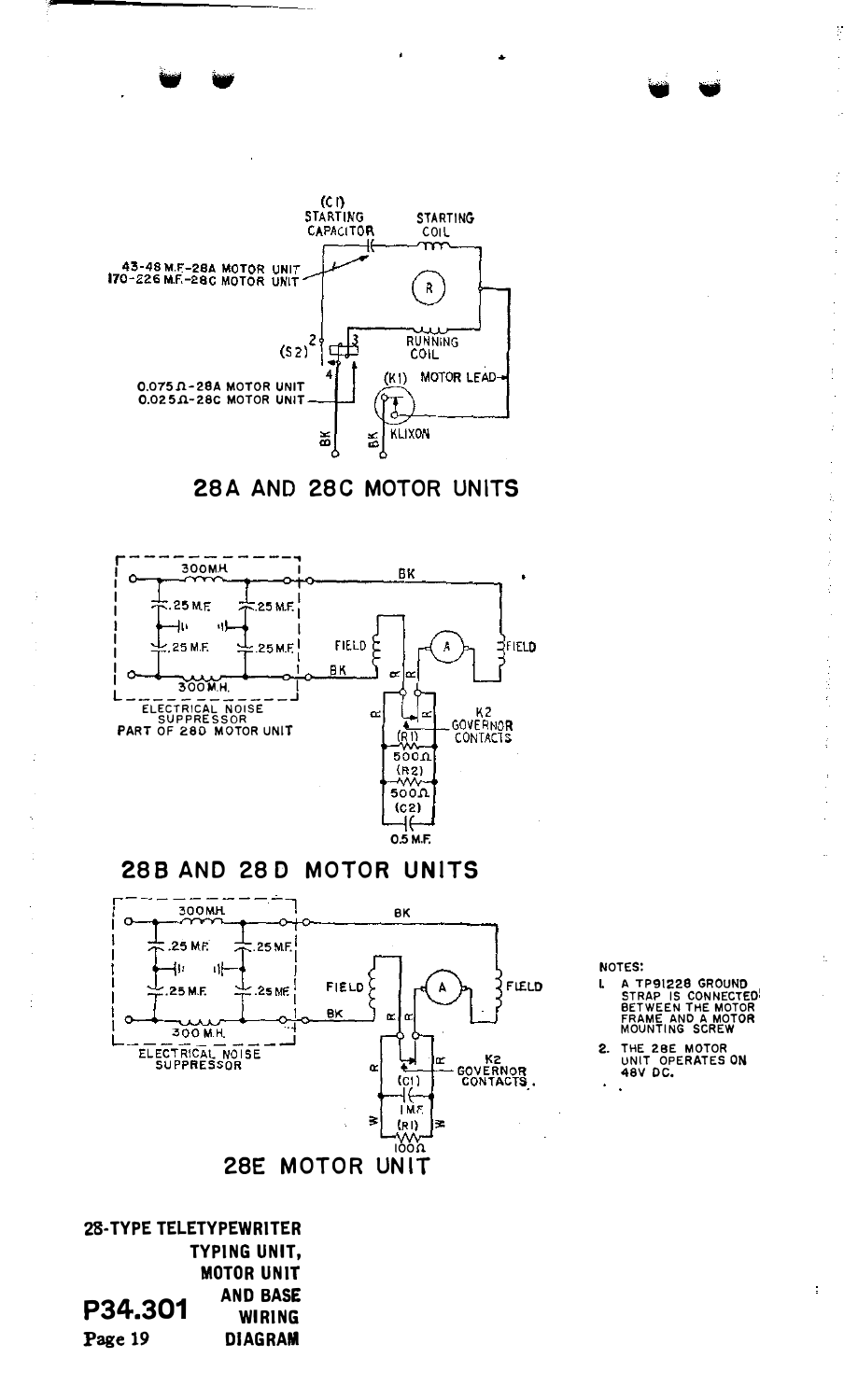,"以建设的方法,"这是在这个地方的一个。<br>"我们的一个人,我们的一个人,我们的一个人,我们的一个人,我们的一个人,我们的一个人,我们的一个人,我们的一个人,我们的一个人,我们的一个人,我们的一个人,我们的

 $\overline{\phantom{a}}$ 



All Carpenter



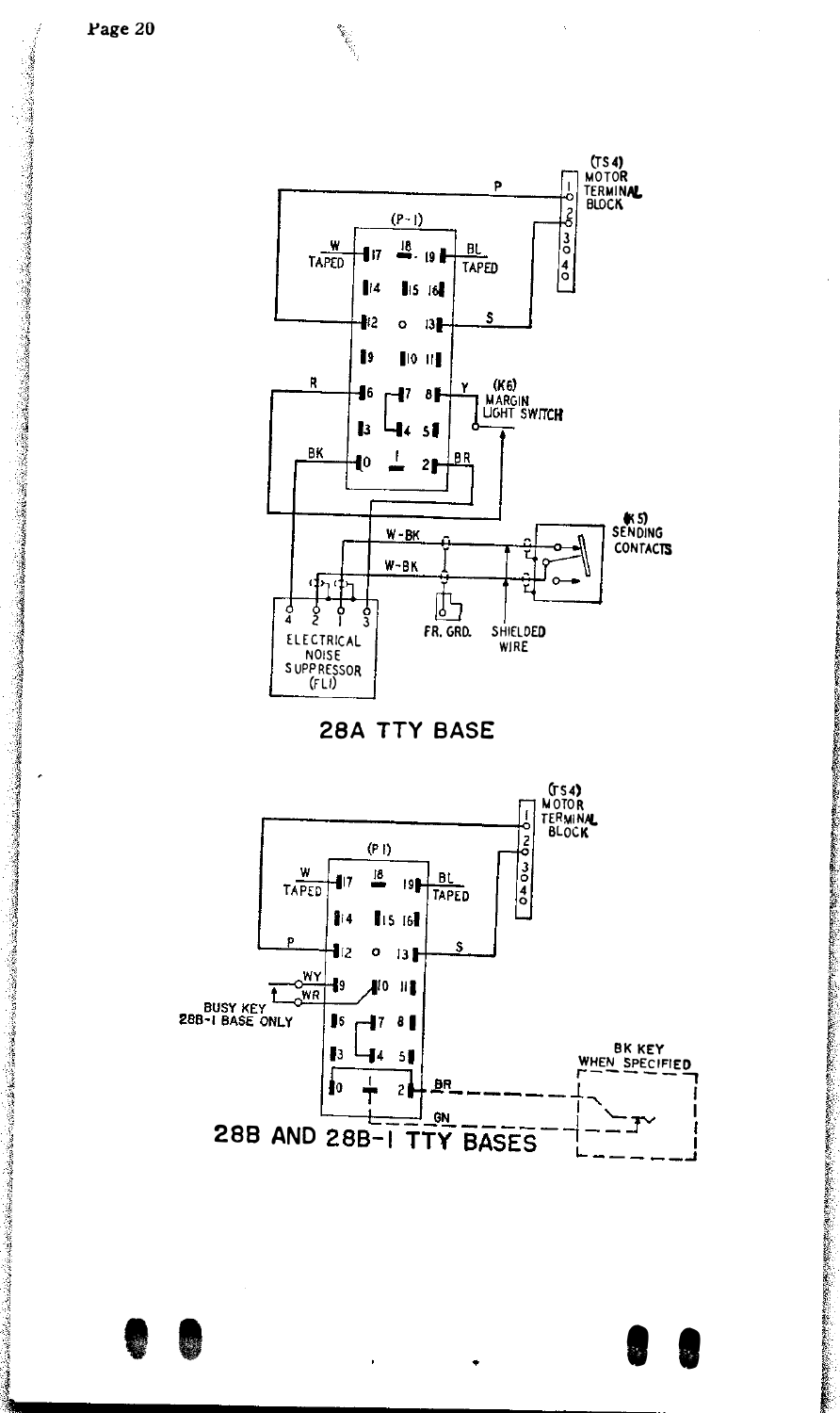

Î



28-TYPE TELETYPEWRITER TYPING UNIT, **MOTOR UNIT** P34.301<br>Page 25 **AND BASE** WIRING 25 Pages **DIAGRAM**